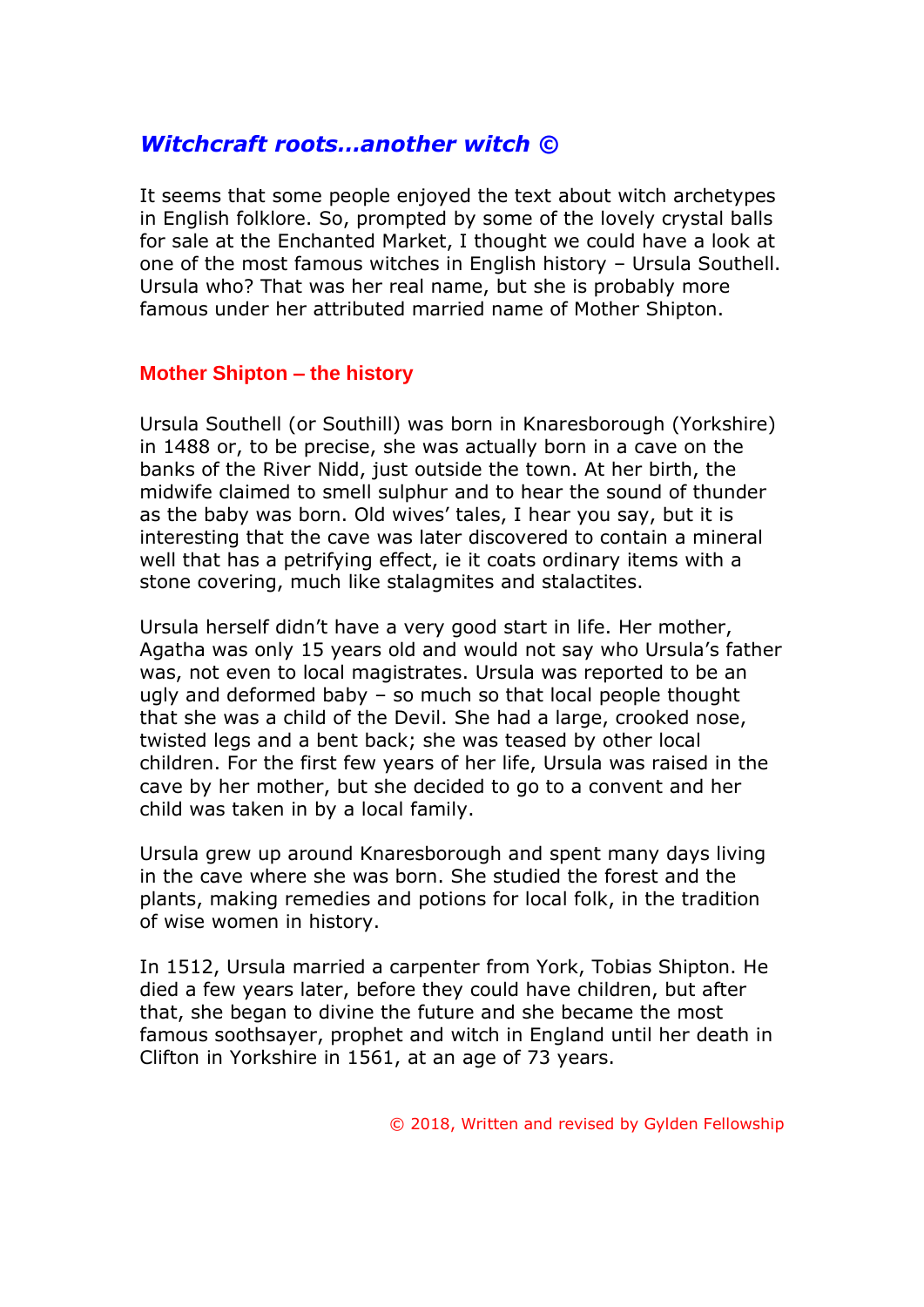## **Mother Shipton's prophecies**

As well as creating herbal medicines, Ursula had the gift of predicting the future, first with small premonitions, but then with greater and greater power. She was dubbed the "Knaresborough Prophetess" or the "Yorkshire Sibyl" and she was able to support herself by telling the future and issuing warnings.

Since the mid-17th century, there have been over 50 editions of her prophecies, some of which told her life and the others concentrate on her sayings.

One of the earliest books was by a woman, Joanne Waller, who died shortly after the book's publication at the age of 94 years – which puts the author in the right time frame to have listened to Mother Shipton actually make her prophecies.

There have been many accounts of Mother Shipton's predictions, both at the time and in today's world. Here are some reported examples.

- 1. The *Cardinal Wolsey* prophecy is very well known, because he tried to arrest her for witchcraft. When they confronted each other, Mother Shipton predicted that the cardinal "would never enter the town of York". Sure enough, as Wolsey rode towards York, he was arrested by King Henry VIII's soldiers and was taken back to London to face a charge of high treason.
- 2. Another well-known prediction related to the *Great Fire of London*, not due to occur until a century later, when Mother Shipton predicted that "disaster fill the world with woe, in London, in Primrose Hill".
- 3. Many students of Ursula's prophecies have correlated her words with *20th century technologies*. For example, Mother Shipton foresaw a time "when boats like fishes, swim beneath the sea", "a carriage without horse shall go", "in water, iron shall float, as easy as a wooden boat" and "around the world, men's thoughts will fly, in the twinkling of an eye". Are these prophecies from the  $16<sup>th</sup>$  century a foreshadowing of vehicles, submarines, ships and the internet?